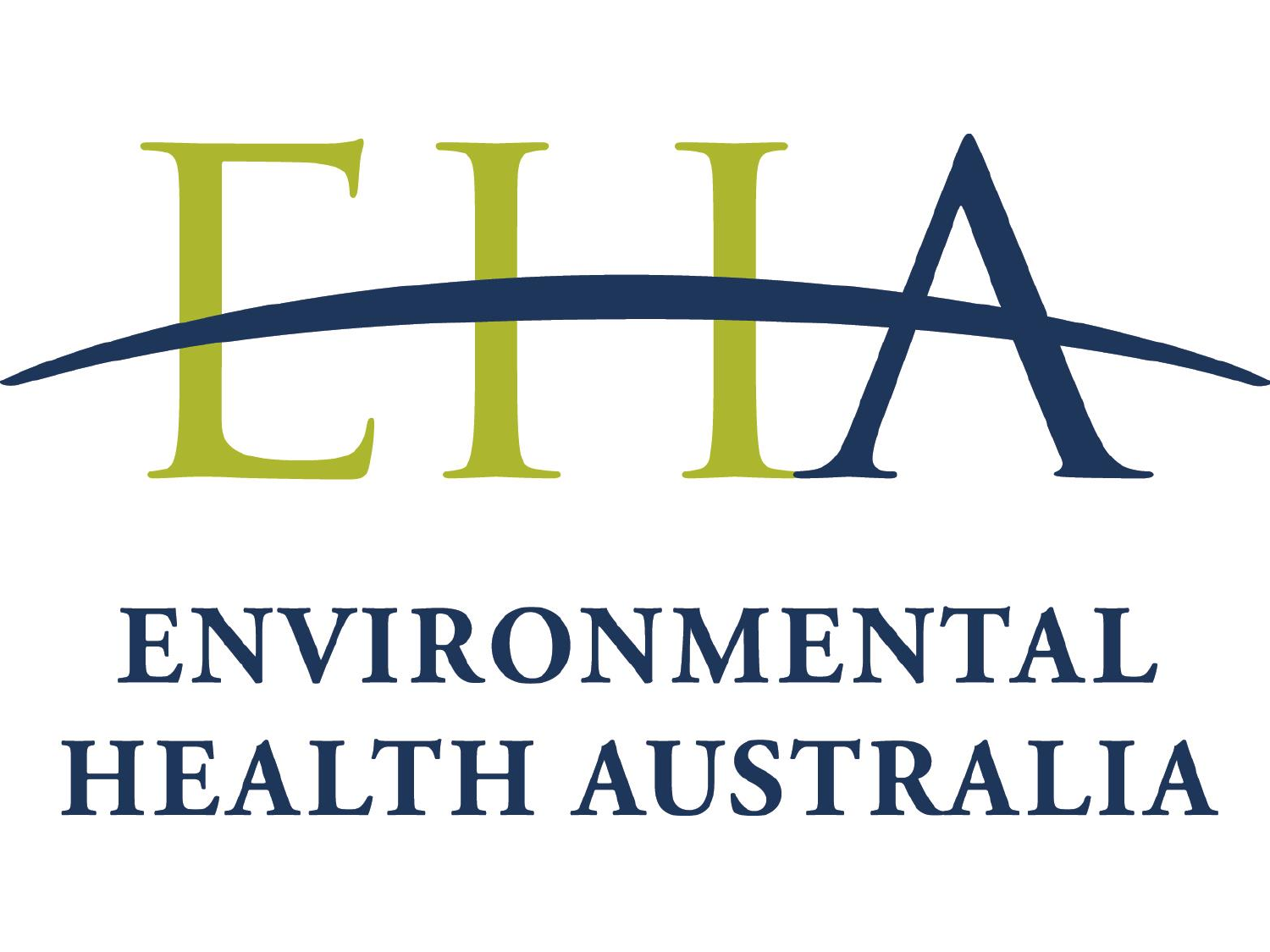

### **ENVIRONMENTAL HEALTH AUSTRALIA**

## 2016 EDAP Western Division Conference DUBBO

Environmental Health Australia (New South Wales) Incorporated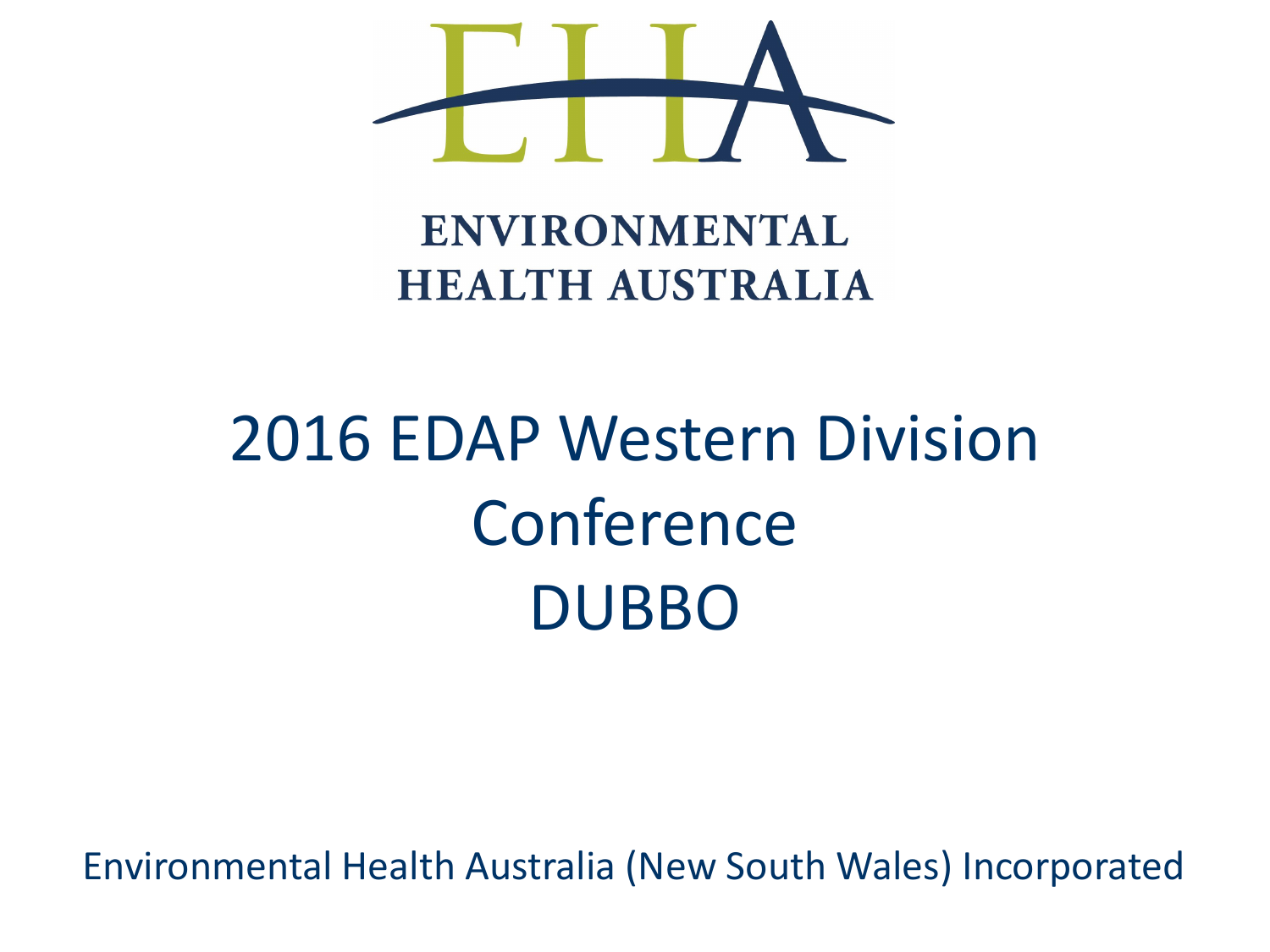## Stuart Nunn

Vice President and Treasurer Environmental Health Australia (NSW) Inc National Director – EHA Ltd.



2016 Environmental Health Australia (NSW) Inc

**ENVIRONMENTAL HEALTH AUSTRALIA**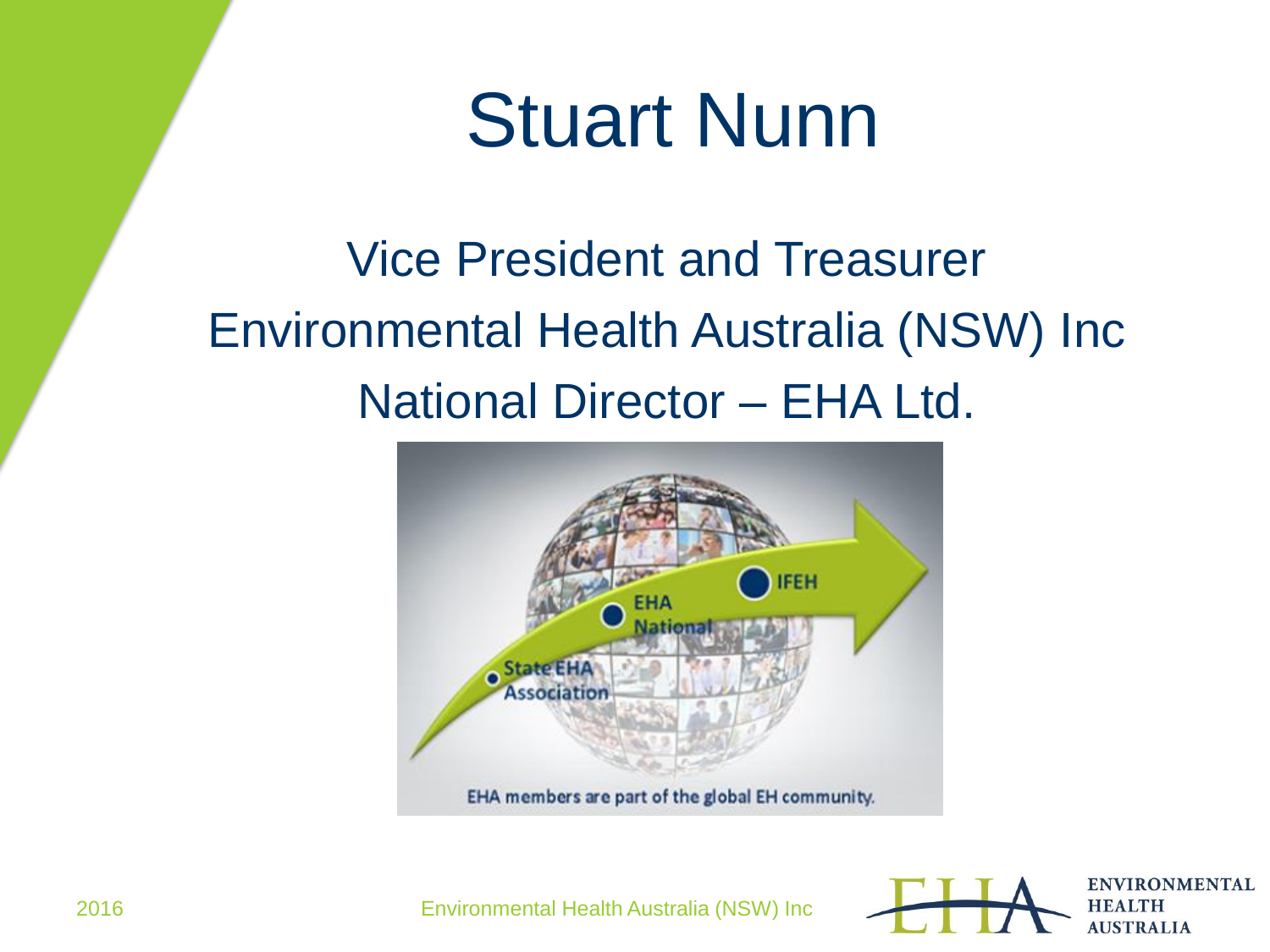#### Membership **Student Trainee ESTERN SYDNEY** UNIVERSITY ATSI **EPA** Local Government Office of State Government ocal Government Academic lealth Private Industry **Department of<br>Primary Industries Food Authority**

2016 Environmental Health Australia (NSW) Inc

**ENVIRONMENTAL HEALTH AUSTRALIA**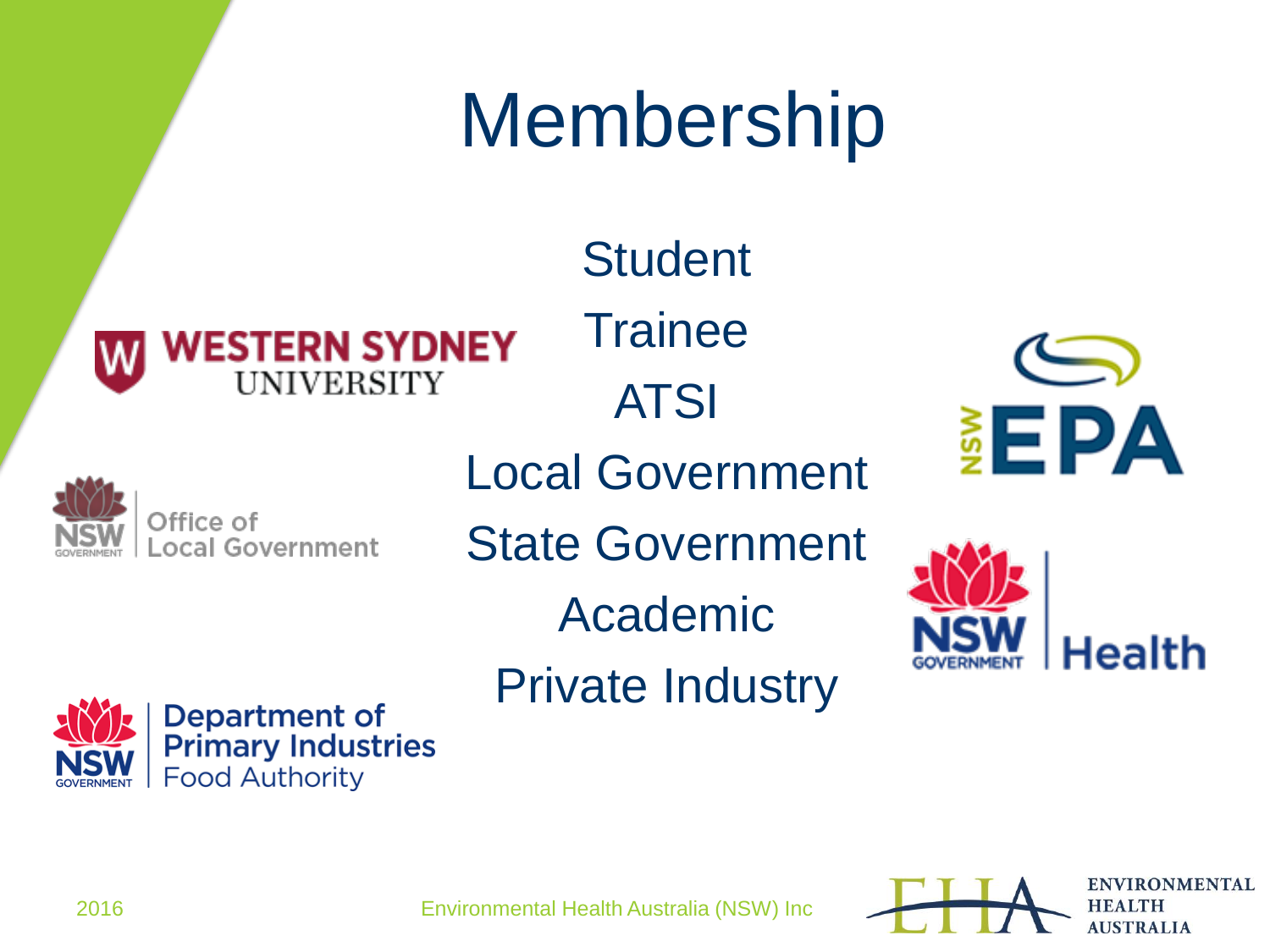#### National and State Offerings Home Food Safety Fire Safety Responsible Dog Ownership Kids Hygiene

- **[EHO Advocacy and Public Perception](http://www.eh.org.au/associations)**
- [Course Accreditation](http://www.eh.org.au/workforce/course-accreditation)
- [Policy](http://www.eh.org.au/about-us/national-policies)
- [CPD](http://www.eh.org.au/membership-information/cpd)
- [EHA online store](http://www.ehansw.org.au)
- [Awards \(state and national\)](http://www.ehansw.org.au/about-us/about-eha-nsw-inc/awards)
- [I'm Alert](http://www.imalert.com.au/foodsafety/index.php)



ENVIRONMENTAL

 $T_{\rm max}$   $T_{\rm max}$  of  $T_{\rm max}$  and logo will allow  $T_{\rm max}$ 

**HEALTH** 

- **Australian National Food Premises Inspection Tool** [\(AFSA\)](http://www.eh.org.au/resources/afsa) **within their local authority. I'M ALERT Food Safety enables a consistent and efficient delivery of Food Safety Training.**
- [FoodSafe®](http://www.eh.org.au/resources/foodsafe)

2016 Environmental Health Australia (NSW) Inc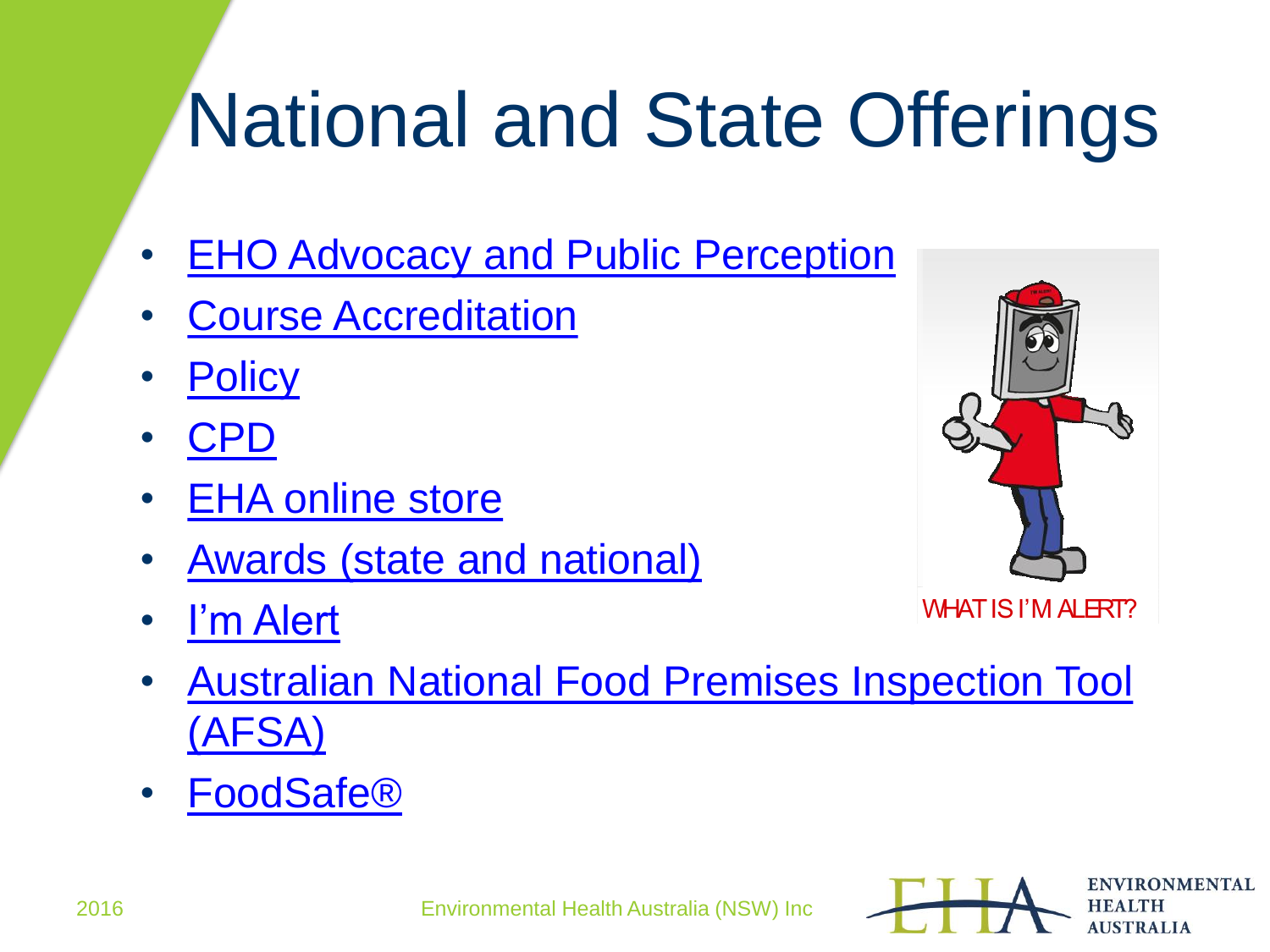## [State](http://www.ehansw.org.au/about-us/contact-us) and [National](http://www.eh.org.au/about-us/national-board) Board

#### NSW

- Jody Houston (P)
- Stuart Nunn (VP T ND)
- Lisa Hughes (S)
- Mark Nolan
- Brian Jones (ND)
- Ian Goldthorpe
- Erin Hogan
- David Basso
- Andrew Mathieson
	- Michael Middleton

www.ehansw.org.au www.eh.org.au www.ifeh.org.au

#### Mark Dwyer (P) TAS • Phil Swain (VP) WA • Joe Zappavigna (T) WA • Vince Stephens QLD • Susan Bennett VIC • Stuart Nunn NSW • Brian Jones NSW • Kristin Ross SA

**NATIONAL** 

• Helen Psarras SA

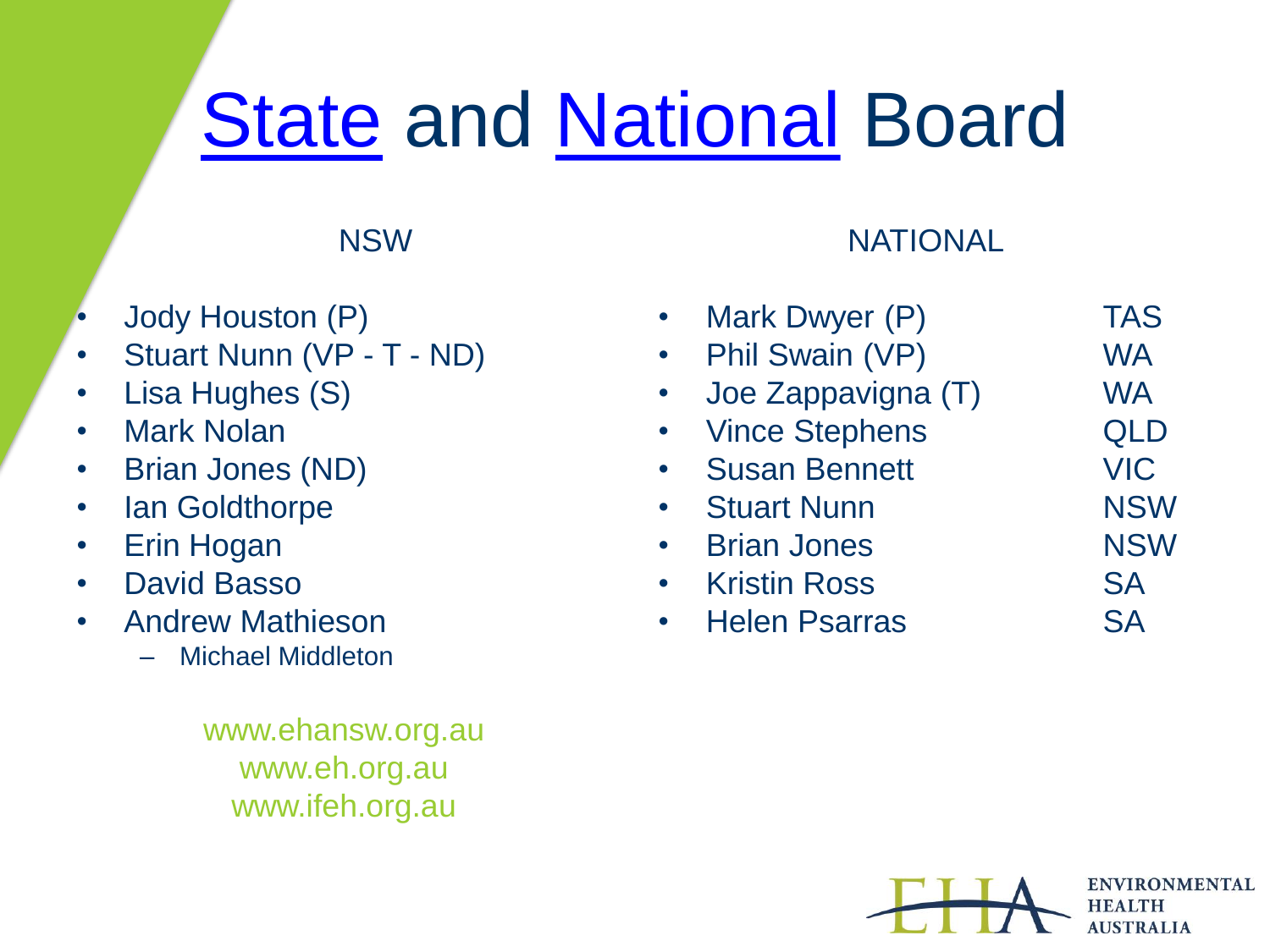

Formed 1920 Established 1936 International – IFEH founding member '80s 2020 individual EH certified accredited professional accreditation goal



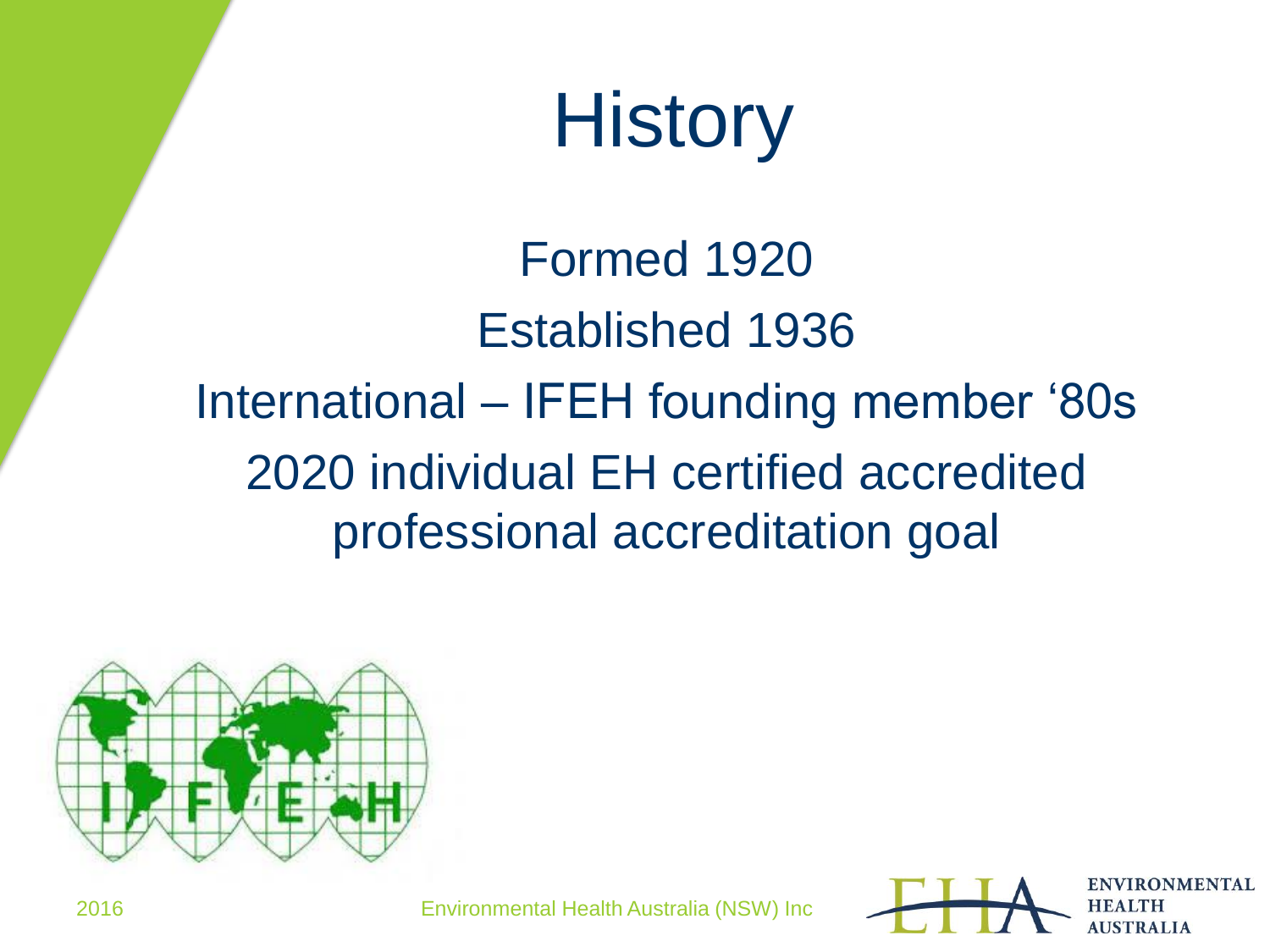### **Training**

- Contaminated Land – NEPM
- Public Health **School**
- Emergency Management – Fire and Extreme Heat
- Hazmat Spill Response
- POEO in the Park
- Advanced Food **School**
- Advanced Noise



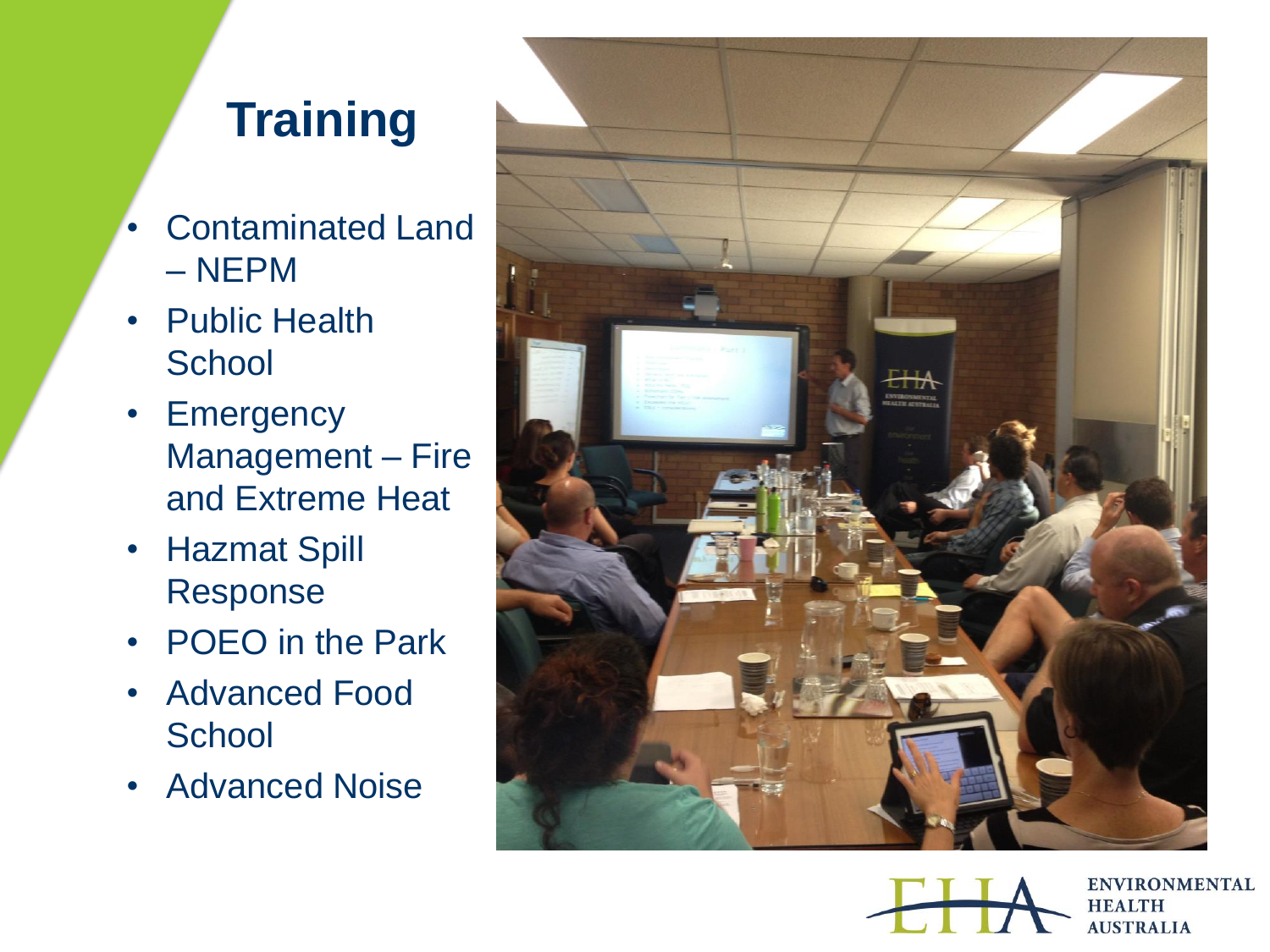### **Advocacy Submissions Committees**

- POEO Regulations
- Food Regulation Forum
- **NSW Health Skin Penetration** Forum
- **NSW Emergency Management**
- NSW Health emergency management online training
- Noise Regulations and Guide for Local Government
- Local Government Act
- Local Government Review
- Allergy Committee
- SAI Global Food
- Public Health
- Woodfire Smoke
- Woodfire Heaters
- Smoke Free Environment
- Coles Naked Bread Display
- Land



**ENVIRONMENTAL** 

**HEALTH AUSTRALIA**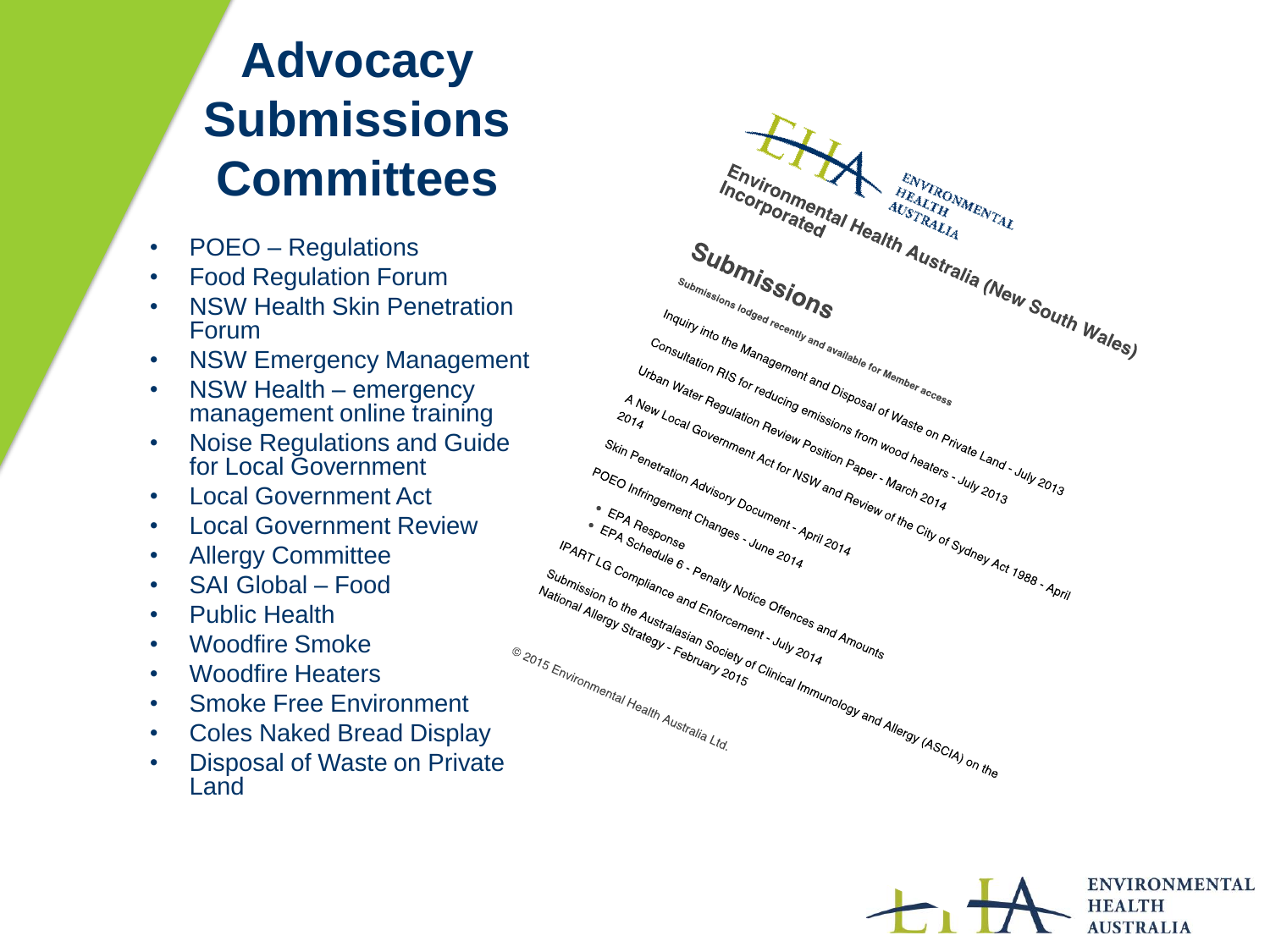### **Resources**

- I'm Alert
- Food Safe
- AFSA
- Emergency Management "The Red Book"
- POLICY
	- Climate Change and **Sustainability**
	- Disaster Management
	- EHA Accreditation
	- Environment Protection
	- Food Business Grading Scheme
	- Ethics
	- Ebola
	- Unconventional Gas



#### WHAT IS I'M ALERT?



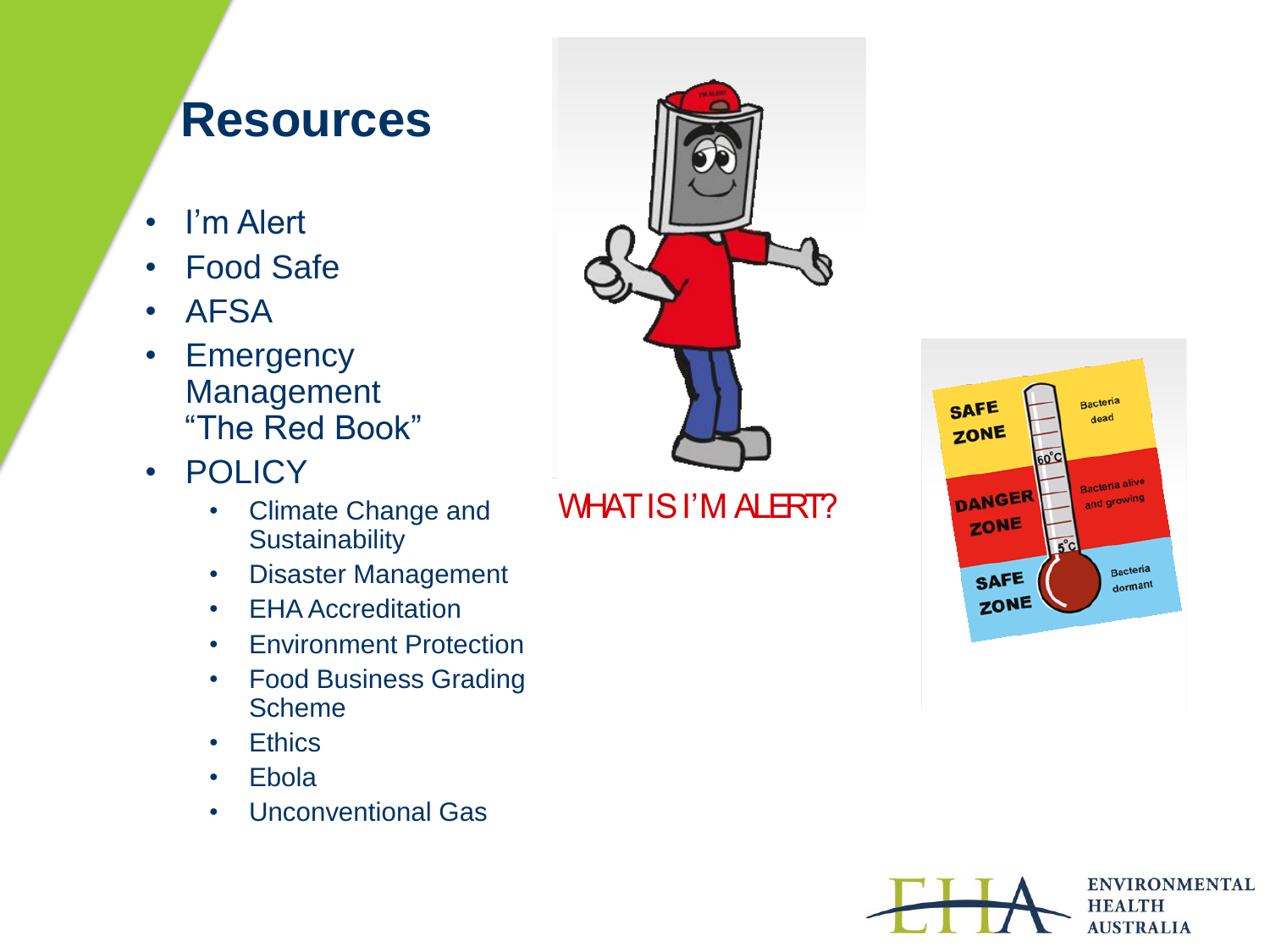## Future

- Public Health Act Review
- Regional Forums (POEO) EPA
- Food Regulation Forum NSWFA
- Environmental Health Regulators Forum (EnHealth)
- Environmental Health Professional of the Year Award Nominations open 1 July 2016
- Training
	- ADVANCED FOOD SCHOOL (Penrith March)
	- POEO in the Park (Sydney April)
	- PUBLIC HEALTH SCHOOL (Hunter July)
	- EMERGENCY MANAGEMENT Extreme Heat & Fire (Penrith – July)
	-

#### **State Conference Port Macquarie SEPT National Conference <b>Hobart NOV**

– NOISE (Location TBA – Nov)

**ENVIRONMENTAL** 

**AUSTRALIA** 

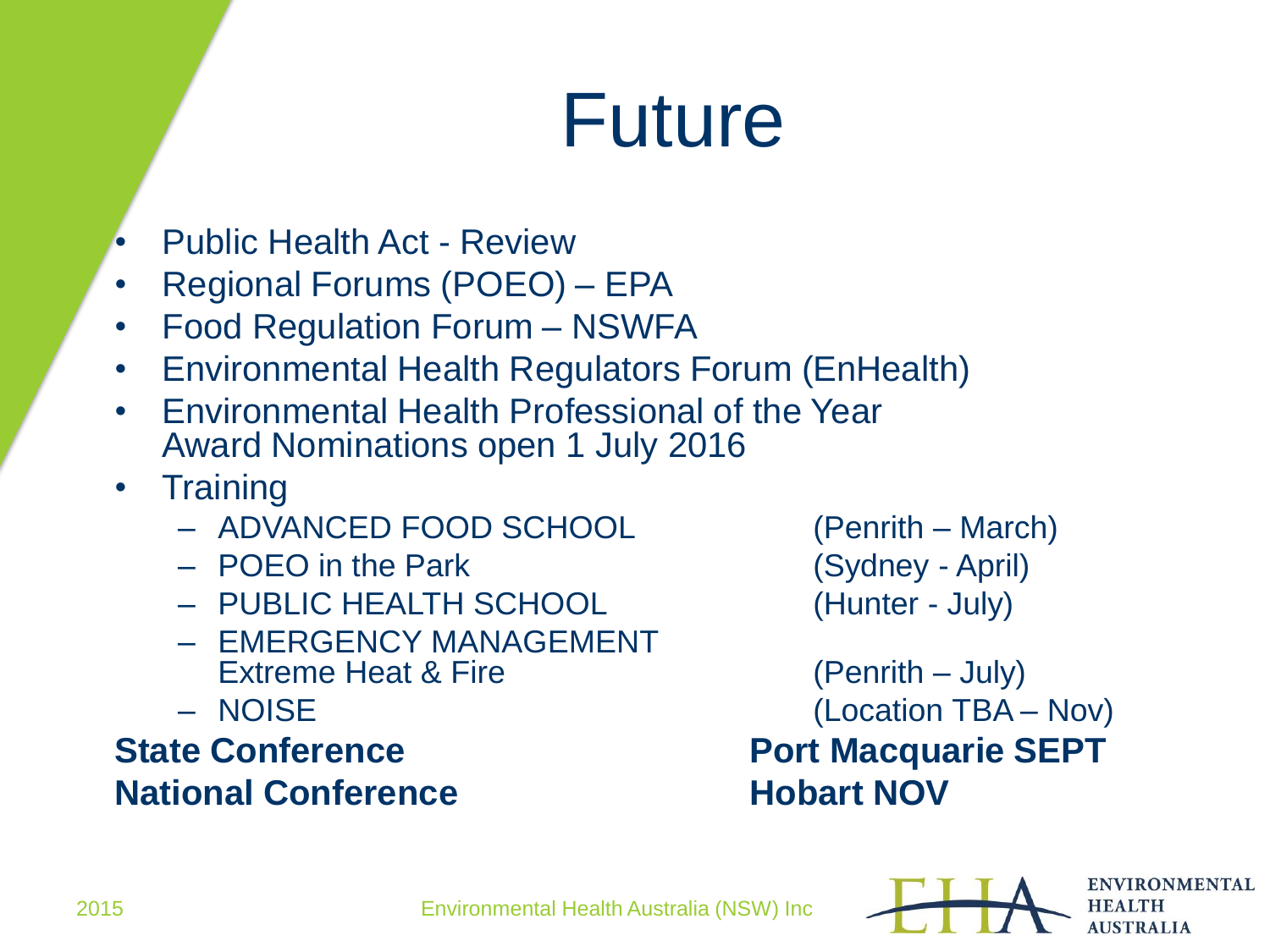## Earlybird Launch 1 May



**Hosted by Port Macquarie Hastings Council and** supported by the Mid North Coast Regional Group



2015 Environmental Health Australia (NSW) Inc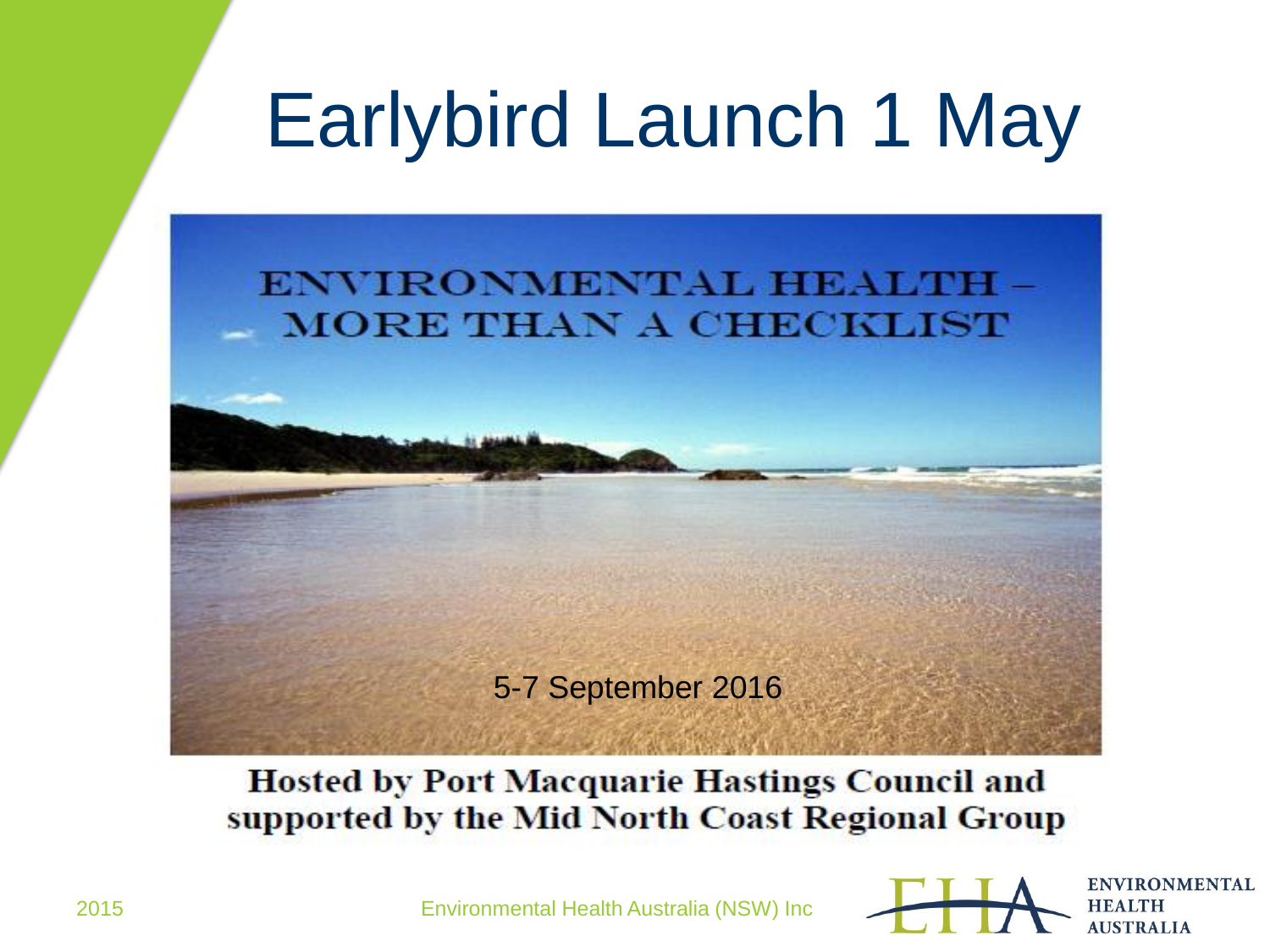## Get involved

**Membership** Representing Industry Drafting Submissions Nominate for the Board Attend the AGM

### Your Career, Your Choice



2016 Environmental Health Australia (NSW) Inc